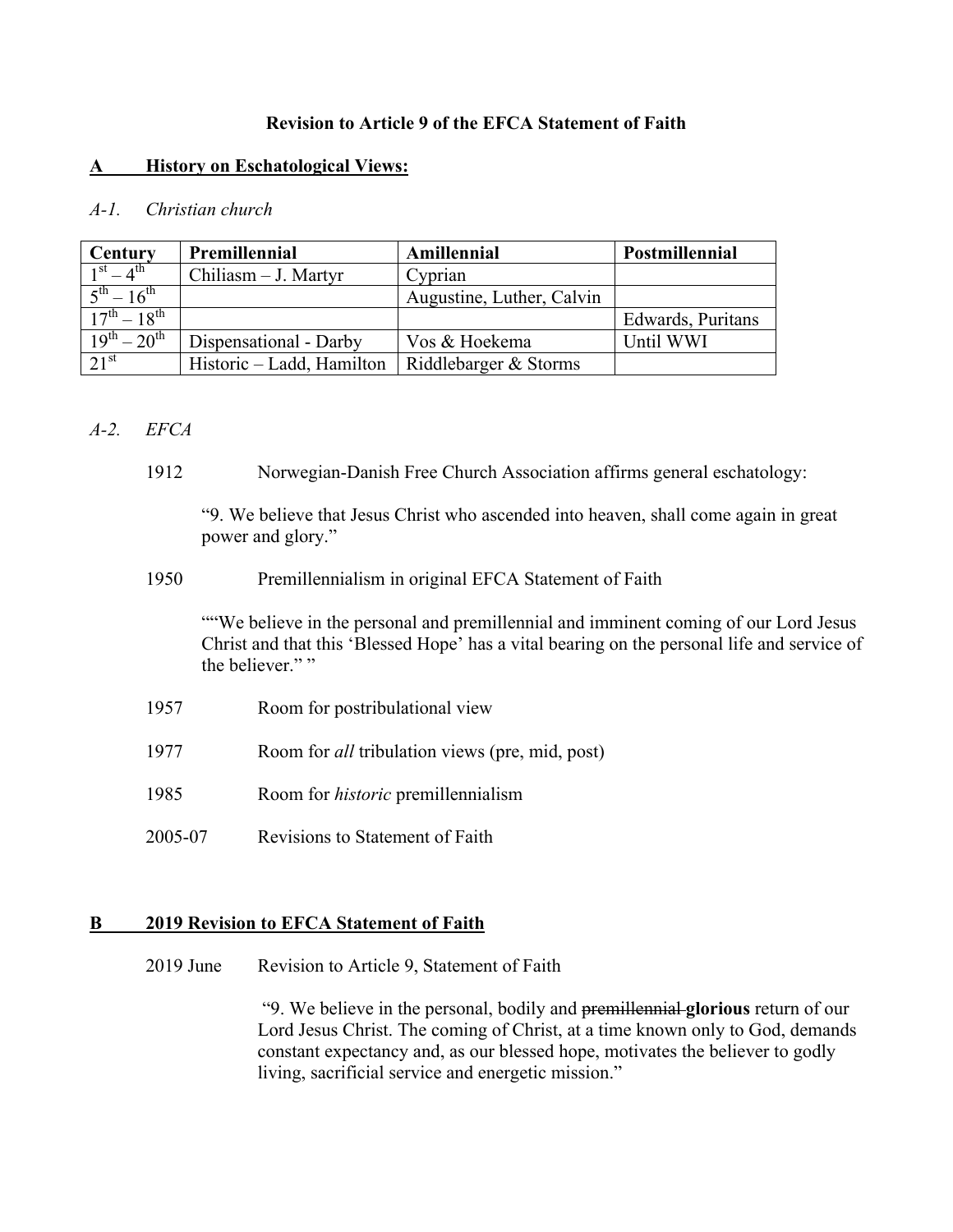# **C EFCA Ethos**

### *C-1. Significance of Silence*

""Once [the early Free Church leaders] began to put in writing what was commonly believed among them, they were silent on those doctrines which through the centuries had divided Christians of equal dedication, Biblical knowledge, spiritual maturity and love for Christ.' This 'significance of silence' reflected our strong concern for Evangelical unity in the gospel." [Arnold Olson, *The Significance of Silence*]"

- "Unity in essentials, dialogue in differences."
- "Major on the majors, minor on the minors."
- "An association of churches of *believers only, but of all believers*…"

## *C-2. Unity in the Gospel*

- Insistence on premillennialism conflicts with our higher value of unity in the gospel.
- Desire for all believers to unite in expecting the GLORIOUS return of Christ

Matt 16:27; Mark 8:38; Luke 9:26; Matt 19:28; 24:30; Luke 21:27; Matt 25:31; Col 3:4; 2 Thess 1:10; Titus 2:13; 1 Peter 1:7; 4:13; 5:1, 4; Mark 10:37; 2 Thess 2:14; Jude 24

### **D Concerns about Revision**

### *D-1. Hermeneutics*

Q: Isn't there a danger of letting a new hermeneutic into the Free Church?

 $A$ :

# *D-2. Slippery Slope to Liberalism*

Q: Doesn't denial of the literal hermeneutic behind premillennialism threaten inerrancy?

 $A$ :